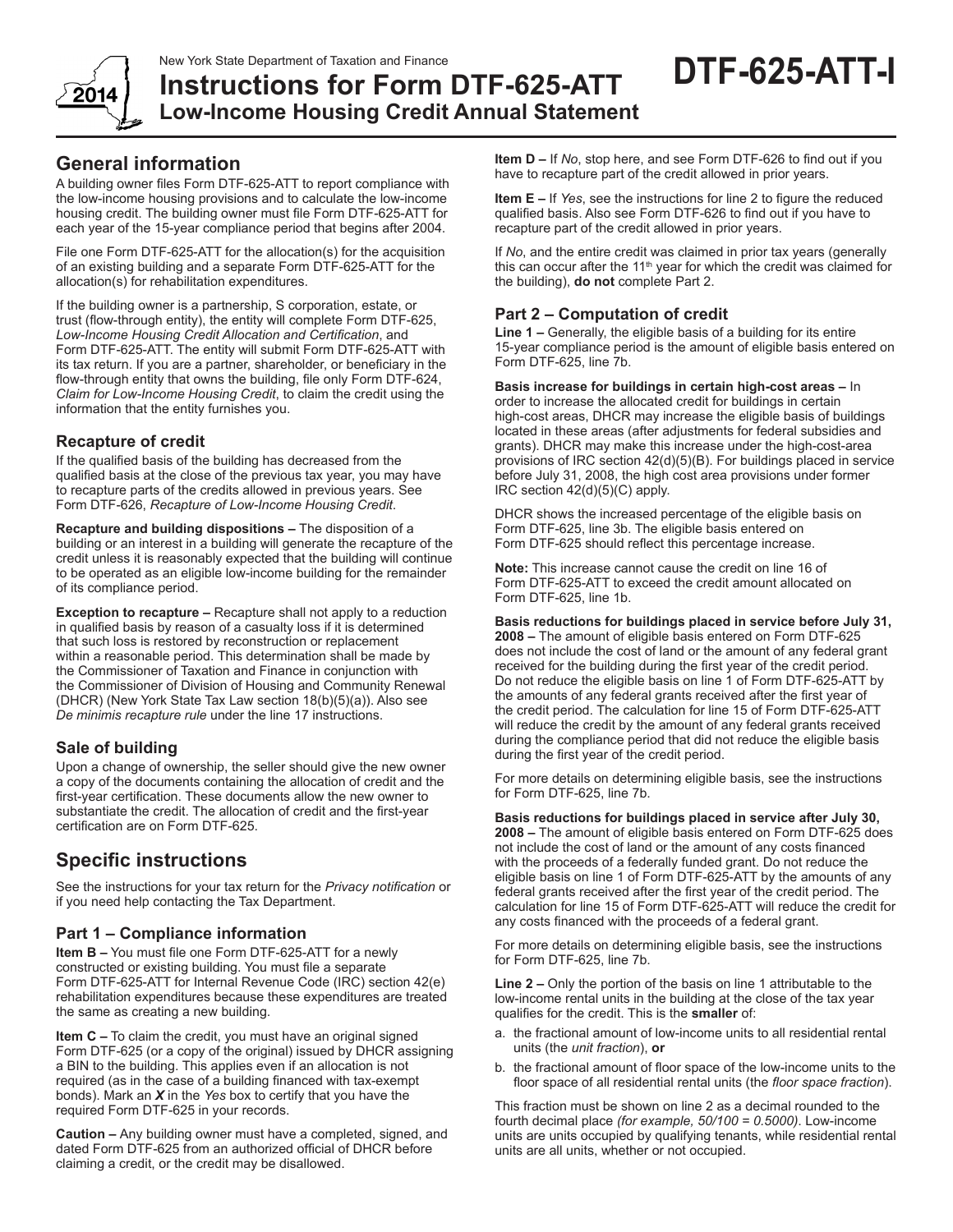#### **Page 2** of 5 **DTF-625-ATT-I** (2014)

Generally, a unit is not treated as a low-income unit unless it is suitable for occupancy, used other than on a transient basis, and occupied by qualifying tenants. IRC section 42(i)(3) provides for certain exceptions (for example, units that provide transitional housing for the homeless may qualify as low-income units). See IRC section 42(i)(3) for more details. Also see IRC section 42(g)(2)(D) regarding the available‑unit rule and Treasury Regulations section  $1.42-5(c)(1)(ix)$  regarding the vacant-unit rule.

If you dispose of the building, or your entire interest in the building, before the close of the tax year, the low-income portion must be determined on the date you disposed of the building. If you dispose of less than your entire interest in the building, the low-income portion must be determined at the close of the tax year.

**First-year modified percentage –** For the first year of the credit period, you must use a modified percentage on line 2 to reflect the average portion of a 12-month period that the units in a building were occupied by low-income individuals. Find the low-income portion as of the end of each **full** month that the building was in service during the year. Add these percentages together and divide by 12. Round to the fourth decimal place and enter the result on line 2.

**Example:** *A building was in service for the last three full months of your tax year, and was half occupied by low-income tenants at the end of each of those three months. Assuming the smaller fractional amount was the unit fraction, you would enter 0.1250 on line 2 (that is, [.5 + .5 + .5] ÷ 12 = 0.1250).*

This first year adjustment does not affect the amount of qualified basis on which the credit is claimed in the remaining nine years of the credit period. In general, the credit is claimed in the remaining nine years by reference to the qualified basis at the close of each tax year.

Because the first year credit is not determined solely by reference to the qualified basis at the close of the first year of the credit period, any reduction in credit resulting from the application of the first year adjustment may be claimed in the 11th year. See the instructions for line 18.

**Line 3 –** Generally, multiply line 1 by line 2 to figure the portion of the eligible basis of the building attributable to the low-income residential rental units.

**Imputed qualified basis of zero –** However, the qualified basis of the building (line 3) is zero if any of the following conditions apply.

- 1. The minimum set-aside requirement elected for the project is not met (Form DTF-625, line 10c or 10d), or the entire building is out of compliance with the requirements under IRC section 42 and New York State Public Housing Law, Article 2-A.
- 2. The deep-rent skewed test (15-40 test) elected for the project is violated (Form DTF-625, line 10e). The 15-40 test is not an additional test for satisfying the minimum set-aside requirements of IRC section  $42(g)(1)$ . The 15-40 test is an election that relates to the determination of a low-income tenant's income. If this test is elected, at least 15% of all low-income units in the project must be occupied at all times during the compliance period by tenants whose income is 40% or less of the area median gross income (or when applicable, national non-metropolitan median income).
- 3. You disposed of the building or your entire interest in the building during the tax year. In addition to using an imputed basis of zero on line 3, you may have to recapture a portion of the credit(s) previously taken unless it is reasonably expected that the building will continue to be operated as an eligible low-income building for the remainder of its compliance period. This paragraph affects only those who dispose of the building or their entire interest therein. Those acquiring the building (or any interest therein) are not affected and, if the minimum set-aside requirements are otherwise satisfied, they may take a credit for the fraction of the year the building is owned by them.

Treasury Regulations under IRC section 42(j) may provide other instances where you will have an imputed qualified basis of zero.

**Note:** If the qualified basis of the building is zero, or if the building has an imputed qualified basis of zero, you may **not** claim a credit for the building for the tax year. You must enter *0* on lines 3 and 17, and skip lines 4 through 16 and lines 18 and 19.

**At-risk limitation for individuals and closely held corporations –** The basis of property may be limited if you borrowed against the property and are protected against loss, or if you borrowed money from a person who has other than a creditor interest in the property. See IRC section 42(k).

**Line 4 –** If you disposed of a building or your entire interest therein during the tax year and it is reasonably expected that the building will continue to be operated as an eligible low-income building for the remainder of its compliance period, you may claim a credit based only on the number of days during the tax year for which you owned the building or an interest therein. Similarly, if you previously had no interest in the building, but you acquired the building or an interest therein during the tax year, you may claim a credit based only on the number of days during the tax year for which you owned the building or an interest therein.

If the building is owned by a flow-through entity, the entity does not need to make any adjustment unless the entity either:

- a. disposes of the building or its entire interest therein, **or**
- b. acquires the building or an interest therein during the tax year (and the entity previously had no interest in the building).

Do not make an adjustment for changes in the interests of the members of the flow-through entity during the tax year. Instead, the entity must reflect these changes in the amount of credit it passes through to its members.

If you owned the building, or an interest therein, for the entire year (that is, the full 12 months in your tax year), enter *0* and go to line 5. If you had no ownership interest in the building for a portion of the year, multiply the qualified basis on line 3 by a fraction, the numerator of which is the number of days during the tax year that you owned the building and the denominator of which is 365 *(for example, if line 3 is \$100,000 and the building was owned for 90 days, then line 4 would be \$24,658 (90/365 X \$100,000)*) and enter the result on this line.

**Line 5 –** If DHCR has made an allocation on Form DTF-625, enter the credit percentage allowable for the building's original qualified basis shown on Form DTF-625, line 2. This percentage must be shown on line 5 as a decimal rounded to the fourth decimal place *(for example, 9.123% would be shown as 0.0912).*

**Buildings placed in service before July 31, 2008 –** If you were allocated a 70% present value credit percentage for a building that was not federally subsidized (as defined on the date the building was placed in service) and the building later receives a federal subsidy, your credit percentage is reduced to the 30% present value credit that was in effect during the month the building was placed in service, or for the month elected under former IRC section 42(b)(2)(A)(ii), whichever applies. The 30% present value credit applies to the building for the year the federal subsidy was received and for the remainder of the compliance period, whether or not the federal subsidy is repaid. For the definition of *federal subsidy* that was in effect before July 31, 2008, see IRC section 42(i)(2) (as in effect before July 31, 2008).

**Buildings placed in service after July 30, 2008 –** If you were allocated a 70% present value credit percentage for a building that was not federally subsidized (as defined on the date the building was placed in service) and the building later receives a federal subsidy, your credit percentage is reduced to the 30% present value credit that was in effect during the month the building was placed in service, or the month elected under IRC section 42(b)(1)(A)(ii), whichever applies. The 30% present value credit applies to the building for the year the federal subsidy was received and for the remainder of the compliance period, whether or not the federal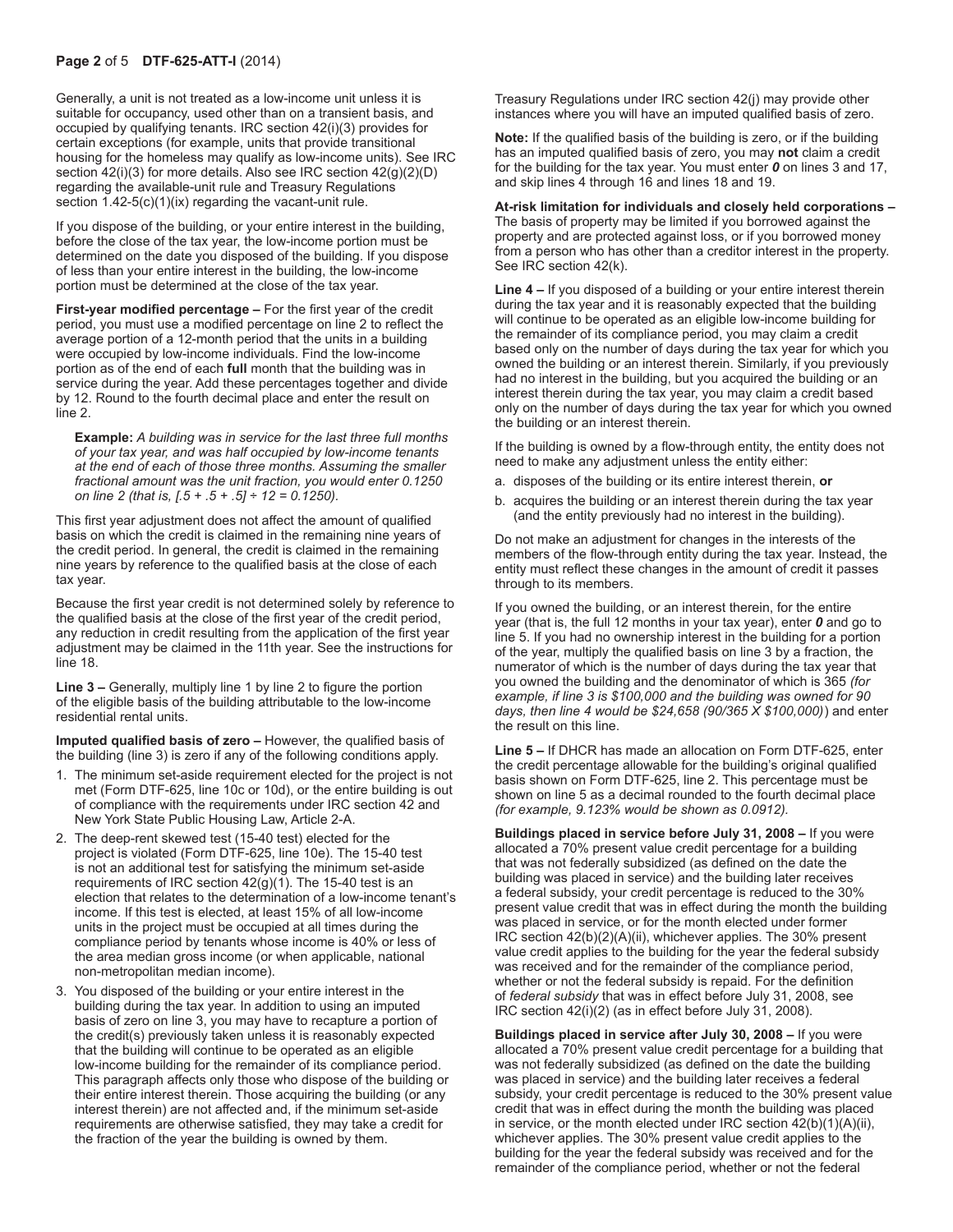subsidy is repaid. For the definition of *federal subsidy* that was in effect after July 30, 2008, see IRC section 42(i)(2) (as in effect after July 30, 2008).

**Line 6 –** If you owned the building, or had an interest therein, for the entire tax year, multiply line 3 by line 5. If you had no ownership interest in the building for a portion of the tax year, multiply line 4 by line 5.

#### **Lines 7 through 12**

If you are **not** claiming a credit for additions to qualified basis on line 7, skip lines 7 through 12 and go to line 13.

**Note:** You may claim a credit for an addition to qualified basis only if credit amounts have been allocated by DHCR to cover these additions.

**Line 7 –** An addition to qualified basis results when there is an increase in the number of low-income units or an increase in the floor space of the low-income units over that which existed at the close of the first year of the credit period (before application of the modified percentage calculation). Credits for an addition to qualified basis are claimed at the reduced credit percentage of two-thirds of the credit percentage (expressed as a decimal rounded to the fourth decimal place) on line 5 through the end of the 15-year compliance period.

If you are claiming a credit for additions to qualified basis, you must subtract the original qualified basis of the building at the close of the first year of the credit period (see Form DTF-625, line 8a) from the building's qualified basis entered on line 3 of Form DTF-625-ATT. Enter the result on this line. If the result is zero or less, skip lines 8 through 12 and enter the credit from line 6 on line 13.

**Line 8 –** If you disposed of a building or your entire interest therein during the tax year and it is reasonably expected that the building will continue to be operated as an eligible low-income building for the remainder of its compliance period, your credit is adjusted to reflect the number of days during the tax year that you owned the building or an interest therein (also see instructions for line 4).

Similarly, if you previously had no interest in the building, but you acquired the building or an interest therein during the tax year, your credit for the year is adjusted to reflect the number of days during the tax year you owned the building or an interest therein.

If the building is owned by a flow-through entity, the entity does not need to make any adjustment, unless the entity either:

- a. disposes of the building or its entire interest therein, or
- b. acquires the building or an interest therein during the tax year (and the entity previously had no interest in the building).

Do not make an adjustment for changes in the interests of the members of the flow-through entity during the tax year. Instead, the entity must reflect these changes in the amount of credit it passes through to its members.

If you owned the building, or an interest therein, for the entire tax year, enter *0* on this line and go to line 9. If you had no ownership interest in the building for a portion of the tax year, multiply the additions to qualified basis on line 7 by a fraction, the numerator of which is the number of days during the tax year you owned the building and the denominator of which is 365 and enter the result on this line.

**Line 9 –** The credit for additions to the building's qualified basis is determined using two-thirds of the credit percentage allowable for the building's original qualified basis. Therefore, one-third of the credit percentage on line 5 is not allowed. To arrive at two-thirds of the credit percentage allowable, enter one‑third of the amount shown on line 5. This amount must be reported as a decimal rounded to the fourth decimal place *(for example, if the credit percentage entered is 0.0912, one-third of that percentage would be expressed as 0.0304)*. See IRC section 42(f)(3).

**Line 10 –** If you owned the building, or had an interest therein, for the entire tax year, multiply line 7 by line 9. If you had no ownership interest in the building for a portion of the tax year, multiply line 8 by line 9.

**Line 11 –** Additions to qualified basis must be adjusted to reflect the average portion of the year that the low-income units relating to the increase were occupied. This adjustment is required if the increase in the qualified basis of the building exceeds the qualified basis (including additions to qualified basis) of the building in any prior tax year. To determine this adjustment amount, complete the *Line 11 Worksheet.*

**Line 15 –** The eligible basis on line 1 must be reduced by federal grants received. If a reduction does not apply, because this is the first year of the credit period (line 1 already reflects the reduction or noninclusion of a federal grant) or no federal grant was received, enter *0*. Otherwise, follow the instructions that apply for the date the building was placed in service.

**Buildings placed in service before July 31, 2008 –** Reduce the eligible basis on line 1 by the amount of any federal grant for the building, or the operation thereof, received during the 15-year compliance period.

**Buildings placed in service after July 30, 2008 –** Reduce the eligible basis on line 1 by the amount of any costs financed by the proceeds of a federal grant.

Regardless of the date the building was placed in service, compute the reduction as follows.

**Step 1 –** Divide the total amount of all federal grants received for the building during the compliance period that did not already reduce the amount of the eligible basis (reported on Form DTF-625-ATT, line 1) by the eligible basis of this Form DTF-625-ATT, line 1. Express the result as a decimal rounded to the fourth decimal place.

**Note:** If the eligible basis of this Form DTF-625-ATT, line 1 was increased by a percentage allowable under IRC section 42(d)(5)(B) (former IRC section  $42(d)(5)(C)$  for buildings placed in service before July 31, 2008) (and reflected either on Form DTF-625, line 3b, or in a separate statement issued to you by DHCR), then increase the total amount of all federal grants in Step 1 (above) by this percentage increase, and divide this amount by the eligible basis of this Form DTF‑625‑ATT, line 1.

**Example**: *If the percentage increase is 130% and all federal grants total \$11,000, multiply \$11,000 by 1.3000 and divide the result (\$14,300) by the eligible basis on line 1.*

**Step 2 –** Multiply the decimal amount determined in Step 1 (above) by the credit on line 14 and enter the result on this line.

**Line 17 –** To determine the amount to enter, you must take into account the applicable rules listed in paragraphs A, B, C, and the *Special rules* below.

- A. If the building is owned completely by one taxpayer, enter the line 16 credit (after adjustment for any applicable special rule below) on line 17.
- B. If the building is owned by more than one taxpayer, and those taxpayers are not members of a flow-through entity, then the line 16 credit (after adjustment for any applicable special rule below) must be distributed according to each taxpayer's respective ownership interest in the building.

**Example:** *If a building is owned by individuals X and Y (60% by X and 40% by Y), each would complete a separate Form DTF-625-ATT as follows: lines 1 through 16, would be the same for each, assuming no part-year adjustments are necessary. However, X would enter 60% of line 16 on line 17, and Y would enter 40% of line 16 on line 17.*

Enter your share of the line 16 credit for the building that relates to your interest in the building. If your interest increases or decreases during the tax year, the change must be taken into account in determining your share of the line 16 credit.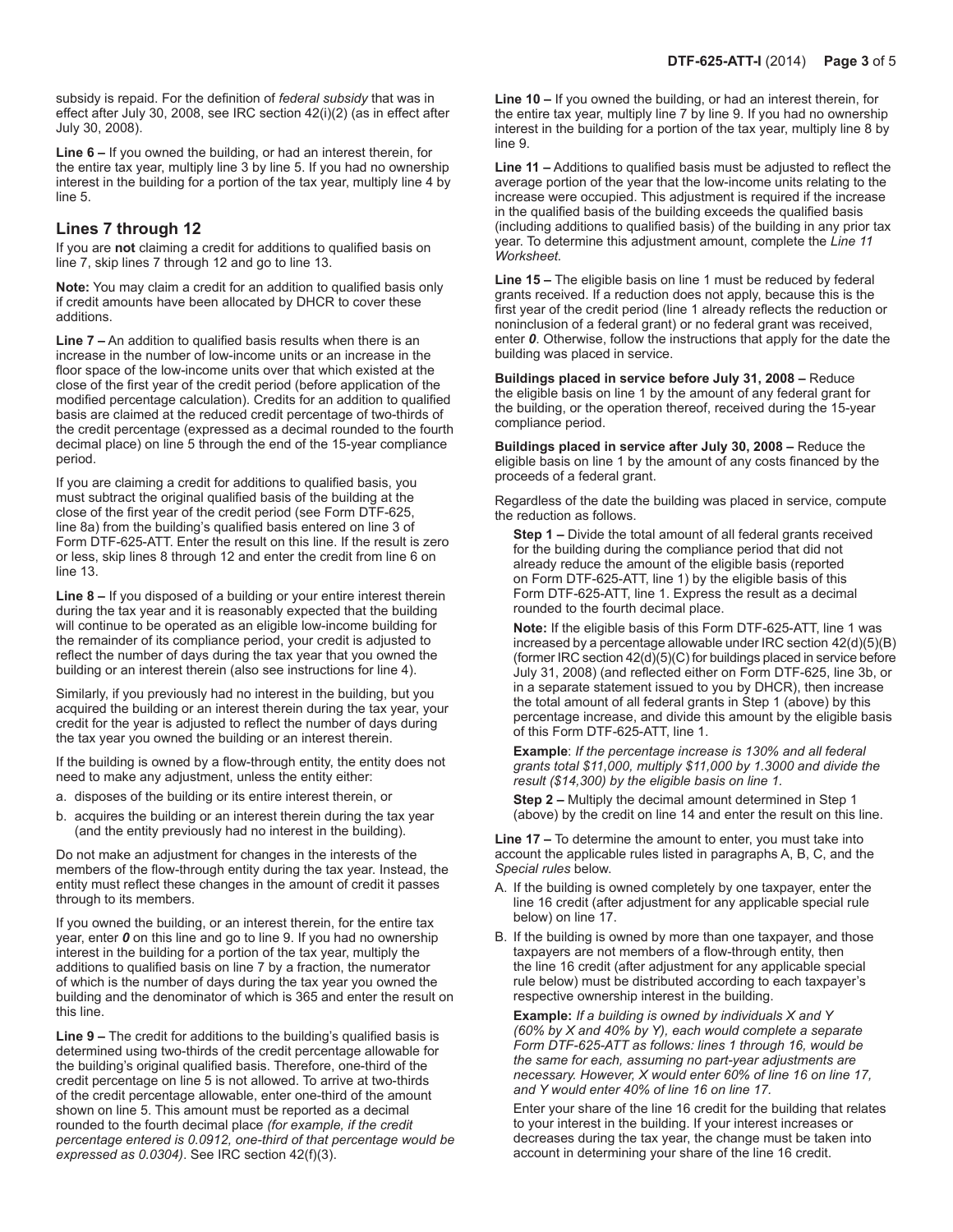**Note:** The aggregate credit claimed by the owners of the building cannot exceed the line 16 credit amount for the building.

C. If a flow-through entity is completing Form DTF‑625‑ATT as the sole owner of the building, enter the line 16 credit (after adjustment for any applicable special rule below).

**Special rules –** If a taxpayer is subject to recapture because, upon the disposition of a building or interest therein, it is not reasonably expected that the building will continue to be operated as an eligible low-income building for the remainder of its compliance period (see *De minimis recapture rule* below), no credit is allowed to the taxpayer for that percentage of the interest disposed of by the taxpayer.

The credit allowed to the taxpayer for the tax year is determined by reference to the taxpayer's remaining interest in the building at the close of the tax year.

**Example:** *Assume that a taxpayer owns 100% of a building for the first 275 days of the tax year and 40% of the building for the last 90 days of the tax year. (The taxpayer disposed of a 60% interest on day 276 of the tax year.) If it is not reasonably expected that the building will continue to be operated as an eligible low-income building for the remainder of its compliance period, the taxpayer's credit on line 17 would be based on 40% of the line 16 credit for the building.*

Although a taxpayer might not be subject to recapture upon a disposition of a *de minimis* portion (see below) of the taxpayer's interest in the building, no credit is allowed to the taxpayer for the percentage of the interest disposed of by the taxpayer. The credit allowed to the taxpayer for the tax year is determined by reference to the taxpayer's remaining interest in the building at the close of the tax year.

If, upon the disposition of the building or an interest therein, it is reasonably expected that the building will continue to be operated as an eligible low-income building for the remainder of its compliance period, the taxpayer is allowed credit for the year both with respect to the ownership interest disposed of by the taxpayer and the interest retained by the taxpayer.

**Example:** *Again assume that the taxpayer owns 100% of a building for the first 275 days of the tax year and 40% of the building for the last 90 days of the tax year. If it is reasonably expected that the building will continue to be operated as an eligible low-income building for the remainder of its compliance period, the taxpayer's credit on line 17 would be based upon 275/365 of 100% (or 75%) of the line 16 credit for the building, plus 90/365 of 40% (or 10%) of the line 16 credit amount.*

If, upon the disposition of the building or upon a disposition of the taxpayer's entire interest in the building, it is reasonably expected that the building will continue to be operated as an eligible low-income building for the remainder of its compliance period, the taxpayer's line 17 credit amount is determined by multiplying the line 16 credit amount by the percentage interest in the building disposed of by the taxpayer.

**Example:** *If a building is owned by individuals X and Y (60% by X and 40% by Y) and at the close of the fifth month of the tax year, Z buys X's 60% interest in the building and X reasonably expects that the building will continue to be operated as an eligible low-income building for the remainder of its compliance period, then X would enter 60% of line 16 on line 17. (Lines 4 and 8 have already taken into account the five months of the tax year that X held an interest in the building.)*

**De minimis recapture rule** – Recapture shall not apply if the Commissioner of Taxation and Finance, in conjunction with the Commissioner of DHCR, determines a reduction in qualified basis is *de minimis* by reason of:

• a change in floor space devoted to low-income units in a building, if such building remains an eligible low-income building after such changes; or

• an error in complying with the low-income eligibility tests referred to in Public Housing Law section 21(5).

The Tax Department will conform to the IRS *de minimis recapture rule* for partners in a partnership. For administrative purposes, the IRS has adopted a *de minimis* rule that applies to partners in partnerships (other than partnerships described in IRC section 42(j)(5)(B)) owning interests in qualified low-income buildings. The rule allows a partner to elect to avoid or defer recapture resulting from a disposition of interest in a partnership without posting a bond or other security acceptable as collateral (in a situation where it was necessary to post bond to avoid or defer recapture), until the partner has disposed of more than 331 */*3% of the partner's greatest total interest in the qualified low-income building through the partnership.

For more information on the *de minimis* rule, see IRS Rev. Rul. 90-60, 1990-2 C.B.3.

Upon application by the building owner, the Tax Department may waive any recapture of the low-income housing credit for any *de minimis* error in complying with the minimum set-aside requirements.

**Line 18 – Deferred first-year credit.** The first-year credit may have been reduced based on the number of full months the building was in service. The deferred balance of the credit for the first year is allowed in the 11th year. Include it on line 18 as a **positive** amount.

See the example under *First-year modified percentage*. If this is the 11th year, enter 0.8750 times the eligible basis of the building (line 1) times the credit percentage (line 5). The factor 0.8750 is 1.0000 minus 0.1250, the modified percentage figured for year one in the example.

*(continued)*